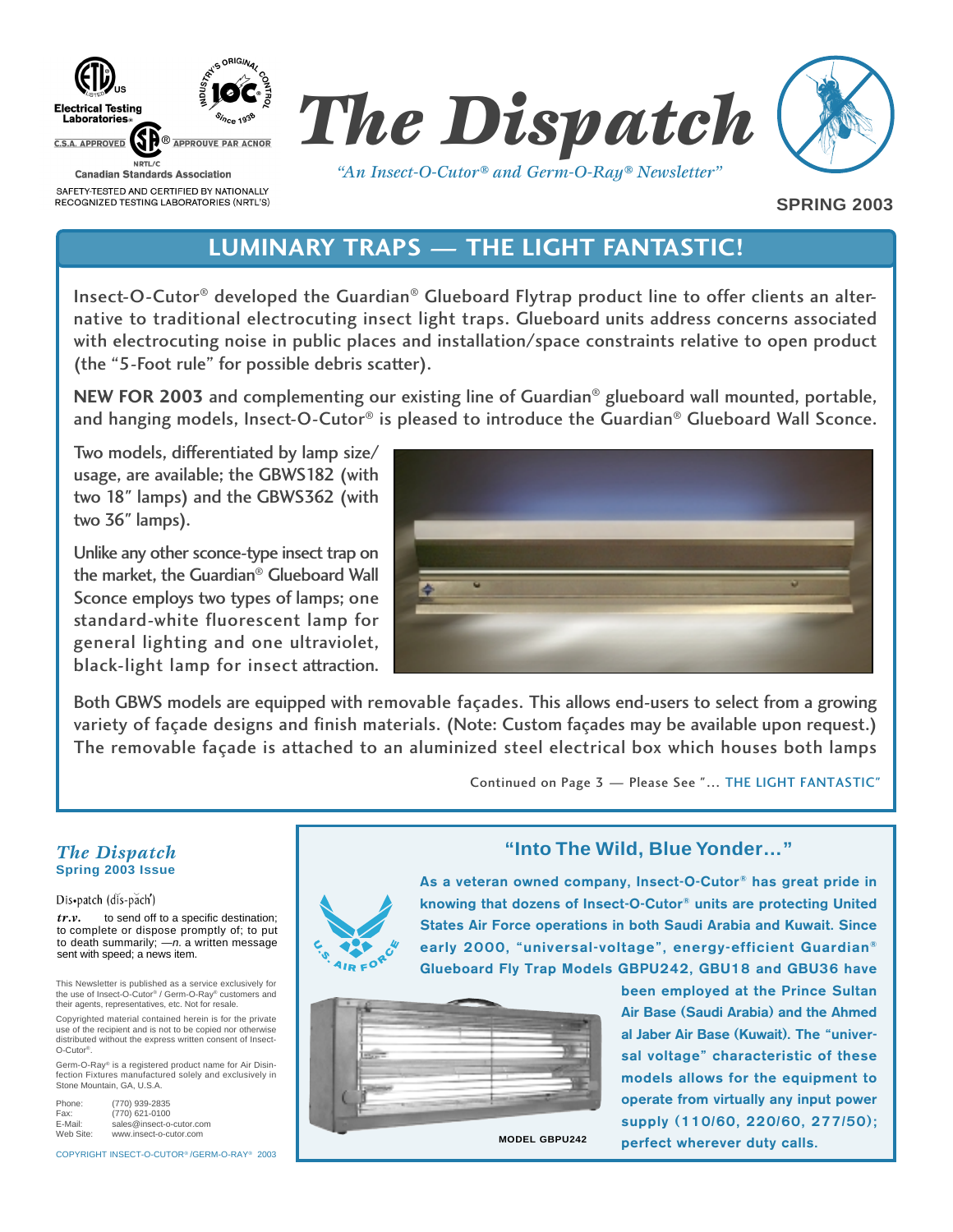# **KNOW YOUR ENEMY**

While flies aren't the only flying insect capable of contaminating a product or a process, they tend to be the primary pest related to insect light trap usage. That said, we think it's wise to "know your enemy".

## **Did you know…**

- A **Housefly**'s typical life cycle is 6 to 7 days; that of the **Stable Fly** is about 10 days; the **Drone Fly** about 30 days.
- Female Houseflies (larger in size than their male counterparts) mate once… laying 250 to 500 eggs; Stable Flies lay from 75 to 200 eggs; the **Flesh Fly** deposits "living" maggots rather than eggs!
- House and Stable Fly maggots can withstand 115°F.
- Adult House- and Stable Flies fly about 5 mph; their average flight range is from 2 to 20 miles.
- Stable Flies bite (male and female both suck blood). Houseflies suck.



- All the flies mentoned on this page are attracted by black light!
- White glueboards tend to catch more flies than black ones.
- The **Drone Fly** looks like a large honey bee. Their larvae usually develop in polluted water.
- The **Black Garbage Fly** actually preys on other fly larvae!
- **Bottle and Blow Flies** appear metallic in color, ranging from shiny black, to blue, to green, or copper. Their droning buzz is quite loud.
- The **Little House Fly** normally hovers mid-air.
- The **False Stable Fly** does not bite but does transmit filth-related diseases.
- A **Screwworm Fly**'s larvae can infest living flesh, especially at wound sites.

More "Fly Facts" can be found online at "http://www.insect-o-cutor.com/iocpages/flyfacts.html". Local "Extension Services", operating under the auspices of their respective state universities and research facilities, provide a wealth of information on all manner of topics including entomology. Contact your local county Extension Service agents for more information.

## **"WHAT KINDA LAMP IS THIS… ?"**

That's a question our customer service representatives hear on an almost daily basis. And as we pride ourselves of our knowledge of "unusual" lamp types, we're more than happy to answer that question. Yet if you're interested in decoding those unusual lamp markings for yourself, then perhaps the following might be helpful.

#### F30T8-350BLB

Most lamp markings, etched or printed into the glass tube (near the cathode/ end-cap) contain a series of letters and numbers which identify the lamp. The accompanying image shows an OEM lamp code of F30T8-350BLB. As "decoded":

The "**F**" denotes the lamp type as a "Fluorescent".



The "**30**" denotes the lamp wattage.

The "**T**" followed by a number "8" denotes the lamp diameter size.

The "**350**" is phosphor code for energy-emission/wavelength specifications. The "**BLB**" denotes the general lamp group or type as being "Black Light Blue".

As there is a multitude of other lamp markings, please feel free to call us if you ever need help identifying that "odd" bug lamp.

#### **HGTV "HOW'S THAT WORK"**

Home & Garden Television (HGTV) network's "How's That Work" program recently featured Insect-O-Cutor's® industrial insect light traps in an entertaining look at



the inception and evolution of the "bug zapper".

Episode #105 will periodically re-run; for scheduling and product information, please check HGTV's site at "http://www.hgtv.com" Insect-O-Cutor's® site at **"http://www.insect-o-cutor.com."**

Page 2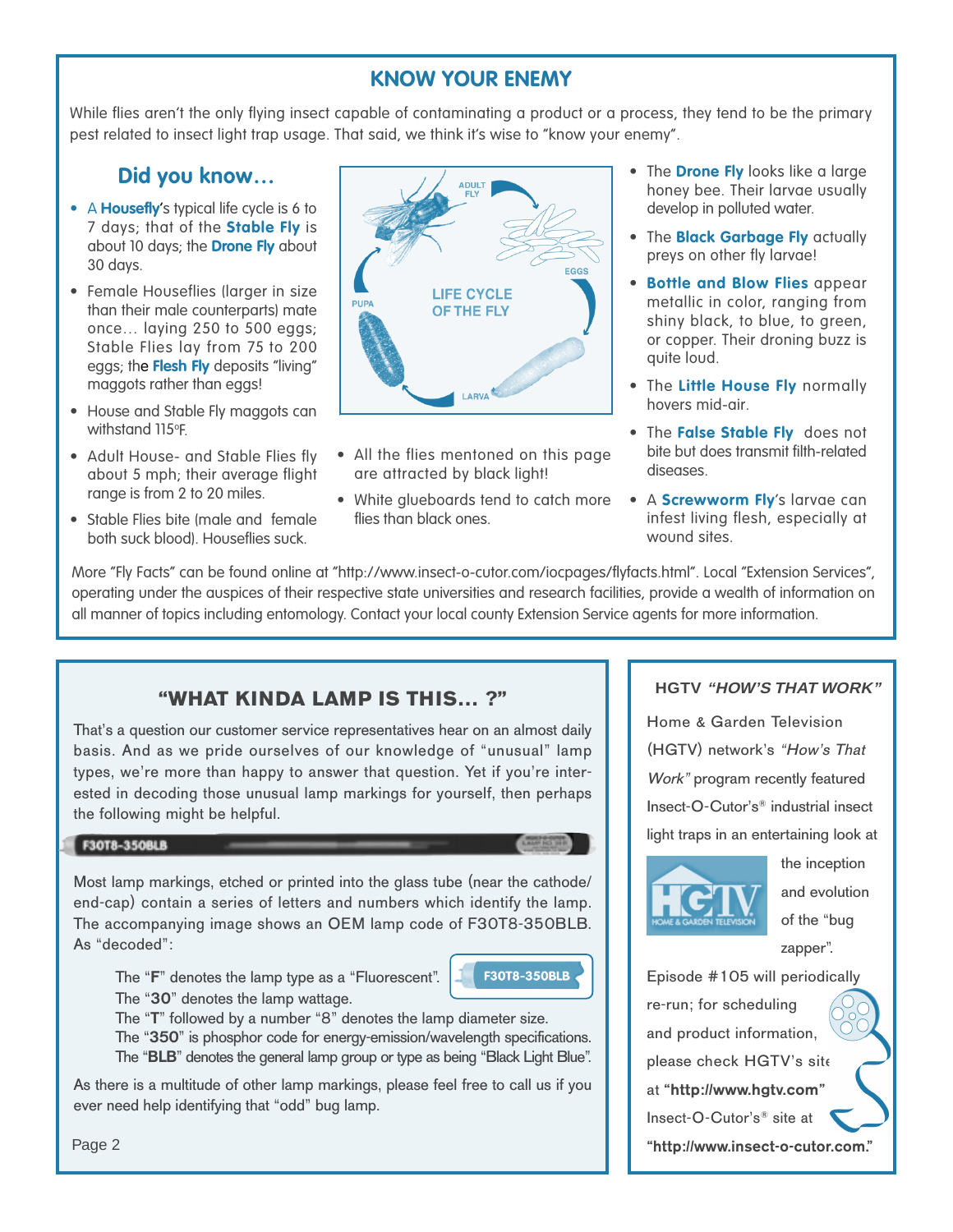## **… THE LIGHT FANTASTIC! — Continued from Page 1 —**

and the fixture's energy-efficient ballastry. The electrical box, supplied with a six foot power-cord, is designed for simple surface wall mounting. Additionally, the removable façade accommodates easy lamp and glueboard replacement.

Another Insect-O-Cutor® first; a functional light for area and accent lighting paired with a discreet, effective insect-trapping device. For more information, please call us at (770) 939-2835.

## **THIRD THURSDAYS**

**Insect-O-Cutor® "HOW TO" seminars are offered every third Thursday of the month. These informal seminars offer attendees an introduction to insect light traps and related issues; such as, operational/maintenance concerns, installation guidelines,**

**regulatory issues, and other general topics.These free, two-hour seminars begin at 2:30 in the afternoon. Space is limited; please contact Insect-O-Cutor® to register.**

**.**

| <b>JUNE 2003</b> |                |             |                 |             |            |            |  |  |
|------------------|----------------|-------------|-----------------|-------------|------------|------------|--|--|
| <b>SUN</b>       | <b>MON</b>     | <b>TUES</b> | <b>WED</b>      | <b>THUR</b> | <b>FRI</b> | <b>SAT</b> |  |  |
|                  | $\overline{2}$ | 3           | 4               | 5           | 6          |            |  |  |
| 8                | g              | 10          | 11              | 12          | 13         | 14         |  |  |
| 15               | 16             | 17          | 18              | 19          | 20         | 21         |  |  |
| $2\overline{2}$  | 23             | 24          | 25 <sub>1</sub> | 26 27       |            | 28         |  |  |
| 29               | 30             |             |                 |             |            |            |  |  |

### **"Y'all Come Back Now… "**

Regulatory offficials, sanitation professionals, pest control operators, and others convened in Atlanta this past March 12th for the first Fly Summit. Billed as a "Comprehensive Educational Event on Fly Management Practices", the Fly Summit brought together



Insect-O-Cutor® and other industry-leading organizations to explore and explain important flycontrol related topics.

In conjunction with the  $Fly$ Summit, Insect-O-Cutor®

hosted an "Open House" the morning of March 12th. Visitors toured Insect-O-Cutor's® manufacturing operations, reviewed past and present products, and met with company representatives.

Should you find yourself in the Atlanta/Stone Mountain area with a few minutes to spare, then please feel free to call us and schedule a visit. **Phone: (770) 939-2835.**

## **INSECT-O-CUTOR'S® NEW "SCATTER-SHIELD™"**

**… An Optional Accessory for Insect Electrocutor Safety Guards**

Effectively used to address and minimize potential insect "pop-out" on vertical wall mounted insect light traps, Insect-O-Cutor's® decorative "Scatter-Shield™" accessory is available in three different materials (stainless steel, aluminized steel, and sand color vinyl-clad steel) for Insect-O-Cutors® with 18, 24, 36, and 48 inch lamps.



**SCATTER-SHIELD™**

**UNIT WITH SCATTER-SHIELD™**

Offered as an after-market "conversion" accessory, the Scatter-Shield™ may be simply attached to existing safety guards or ordered as an optional accessory for new safety guards. Pricing upon request.